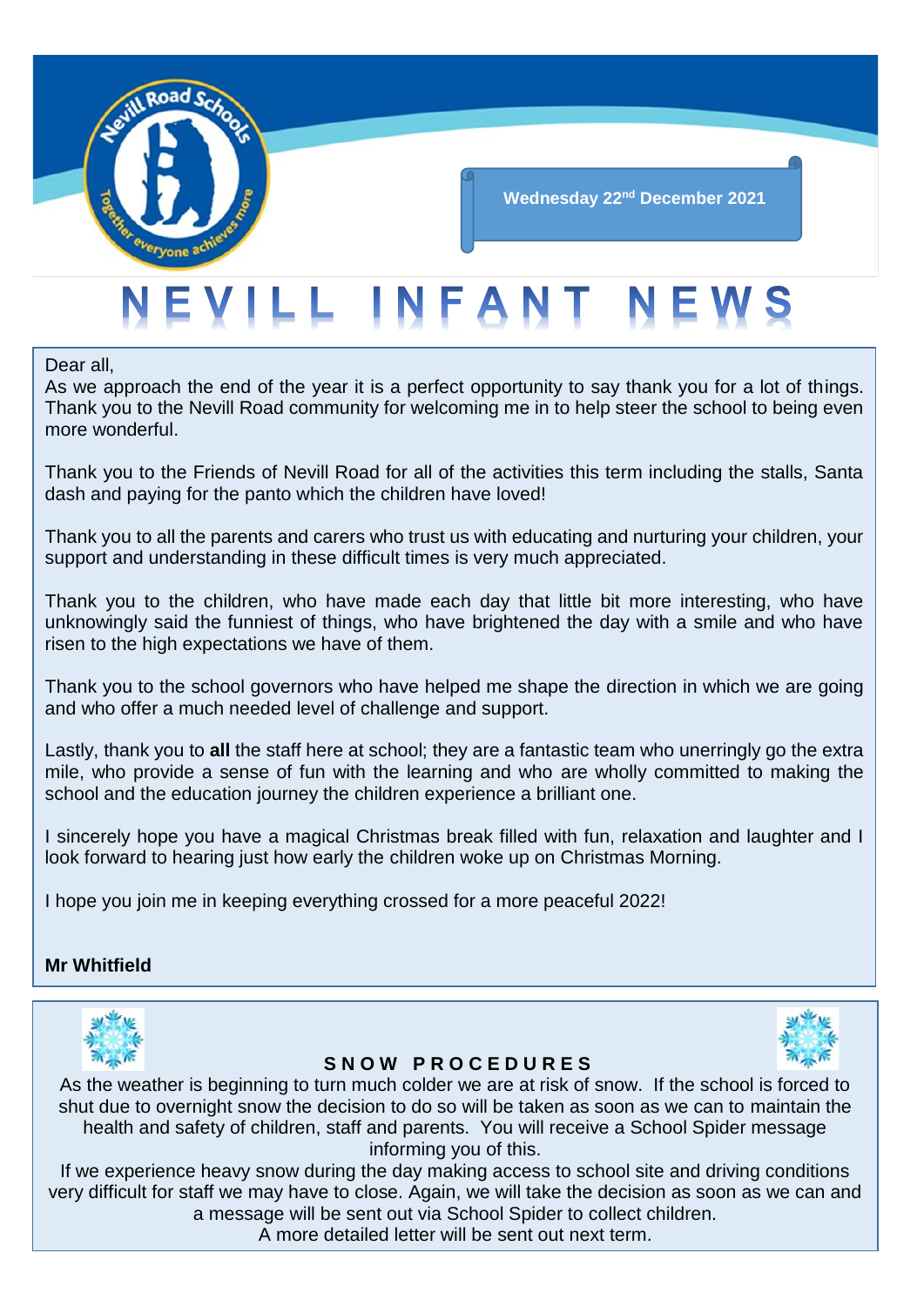

**Wednesday 22nd December 2021**

**A reminder … children return to school 6th January**

# **Golden Letters**

It has been an absolute pleasure this week to write special Golden Letters to some of our wonderful children. They have been nominated by their teachers for always doing the right things, for always trying their hardest and for always being the best that they can be. They are being sent through the post so keep your eyes peeled just in case!

# **Christmas Performances**

**A big thank you to everyone involved in the safe Christmas performances this year. Thank you to the children for working so hard to learn lines and songs, the teachers for pulling the production together, all the parents and carers for supporting the 'costume call' and especially to Miss Parvaz who made all the technological things possible.**

# **Sending learning home**

We have had a few parents ask for work to be sent home when a child is ill.

We will only send work home for periods of COVID-related **isolation** or for non-illness related **recovery** i.e. post-surgery; if your child is unwell, they need time to get better without the extra pressure of completing work– we will catch them up with missed learning when they return.

# **Cautionary Preparation re: Lockdown Situation**

As you will be aware, the situation with Covid-19 and the variants does not seem to be easing and we are faced once again with a difficult time ahead.

As a precaution I have been planning with Miss Spencer just in case things take a turn for the worse. We have also made sure this week that the codes and passwords for online learning are sent home as a reminder so that if we face a 'home-learning' situation in January, we are well prepared. If that happens, we will also arrange for additional physical resources to be sent / collected for the children and issue a clear statement of what you can expect from us each day.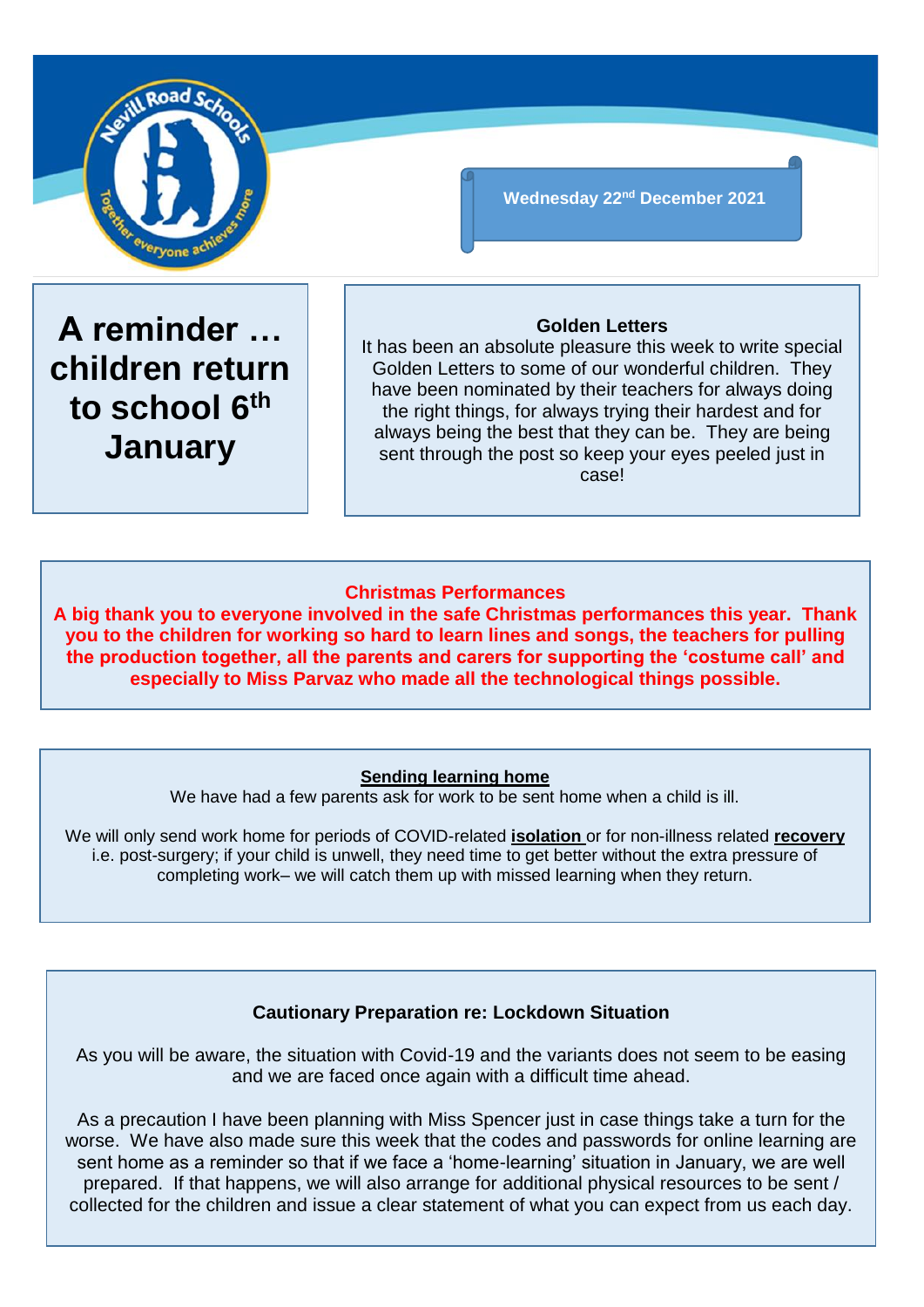

# **Stockport Holiday Support Vouchers**

Stockport Council are pleased to announce that families of school-age children who are eligible for income-based Free School Meals and those in early years with equivalent eligibility, will receive vouchers to the value of £30 per child to cover the Christmas holidays. The vouchers are to help with the cost of food and essential utilities and other essential living costs.

Families do not need to do anything to apply and will automatically receive a voucher for any child for who they have claimed income-based free school meals. Vouchers will only be sent to families who had a claim on or before 3 December 2021.

If you are eligible but have not received your voucher, be sure to check your spam/junk folders. If you still cannot find your voucher, visit [www.stockport.gov.uk/free-school-meals/holiday-support-voucher](http://www.stockport.gov.uk/free-school-meals/holiday-support-voucher) for more information.

For families where the council holds an email address, will receive an electronic voucher via the Post Office. For those where the council does not hold an email address, will be sent an Aldi supermarket voucher in the post

Vouchers will be sent out on, or before 16 December and will be valid for 1 month.

### **Other support available:**

### **Holiday Activities**

This Christmas holiday, there will be free and fun holiday activities and food for school-age children who are in receipt of means tested free school meals. To find out more visit[: https://www.stockport.gov.uk/haf.](https://eur01.safelinks.protection.outlook.com/?url=https%3A%2F%2Fwww.stockport.gov.uk%2Fhaf&data=04%7C01%7Cjaime.scowcroft%40stockport.gov.uk%7C80dd261b6f9b438d615f08d9b3470e34%7Ca05ef69e61494fbaa40cdf338810f644%7C0%7C0%7C637737940024379413%7CUnknown%7CTWFpbGZsb3d8eyJWIjoiMC4wLjAwMDAiLCJQIjoiV2luMzIiLCJBTiI6Ik1haWwiLCJXVCI6Mn0%3D%7C3000&sdata=CA4Dt8BO8p0DBsY1b%2BjW6Wi3%2FPbY3CNHJsEL1QQ2ilY%3D&reserved=0) If you need help to find information or to sign up for clubs and activities, please email [HAF@stockport.gov.uk.](mailto:HAF@stockport.gov.uk)

### **Your Local Pantry scheme**

The Your Local Pantry scheme by Stockport Homes helps people access affordable food from 5 locations across the borough. Memberships range from standard (£3.50 per week) to family (£6.50 per week). In return members can collect a prepackaged food bag of 10 items (standard) or 20 items (family) and includes a mixture of non-perishable items alongside fresh fruit and vegetables, chilled and frozen items. Over Christmas, the Pantry are offering members bonus food items in addition to their usual shop including fruit, veg and Christmas meal packs. Brinnington, Mottram Street and Bridgehall Pantries will also be open on 30th Dec from 10am - 1pm for any pantry member to access. For more information and to sign up, visit [www.yourlocalpantry.co.uk.](http://www.yourlocalpantry.co.uk/)

### **Stockport Council Support Fund**

If you're a Stockport resident, you can apply to Support Funds for help such as a food bank referral; help to find items that you may need in your home (cooker, fridge, washing machine); gas and electricity top up for prepaid meters; help paying your Council Tax; payment of a shortfall in rent; or help to apply to a charity or trust fund. For more information and to apply for help visit: [https://www.stockport.gov.uk/financial-support-in-a-crisis.](https://www.stockport.gov.uk/financial-support-in-a-crisis)

### **Advice and Support**

Additional support and advice can be found at:<https://www.stockport.gov.uk/topic/money-advice-and-support-coronavirus>

### **Health Start Vouchers**

Families who have a child under the age of 4 or are pregnant, you may also be eligible for further support through the NHS Healthy Start Scheme. More information can be found at [www.healthystart.nhs.uk.](http://www.healthystart.nhs.uk/) You can also ask a midwife or health visitor for help or phone the Healthy Start helpline on 0345 607 6823.

### **Foodbanks**

To request a food bank referral, contact Stockport Citizens Advice on 0808 278 7803.

### **Stockport Council Welfare Rights Team**

A team of experienced specialist advisers can represent you at benefits appeals or if you have a problem with your benefits. For more information, visit: [https://www.stockport.gov.uk/help-with-benefit-appeals.](https://www.stockport.gov.uk/help-with-benefit-appeals) If you need any help completing the form, you can contact the Welfare Rights Team by email at [welfare.rights@stockport.gov.uk](mailto:welfare.rights@stockport.gov.uk) or by calling 0161 217 6003.

# *If you need help getting online, contact the DigiKnow Helpline on 07537 127095.*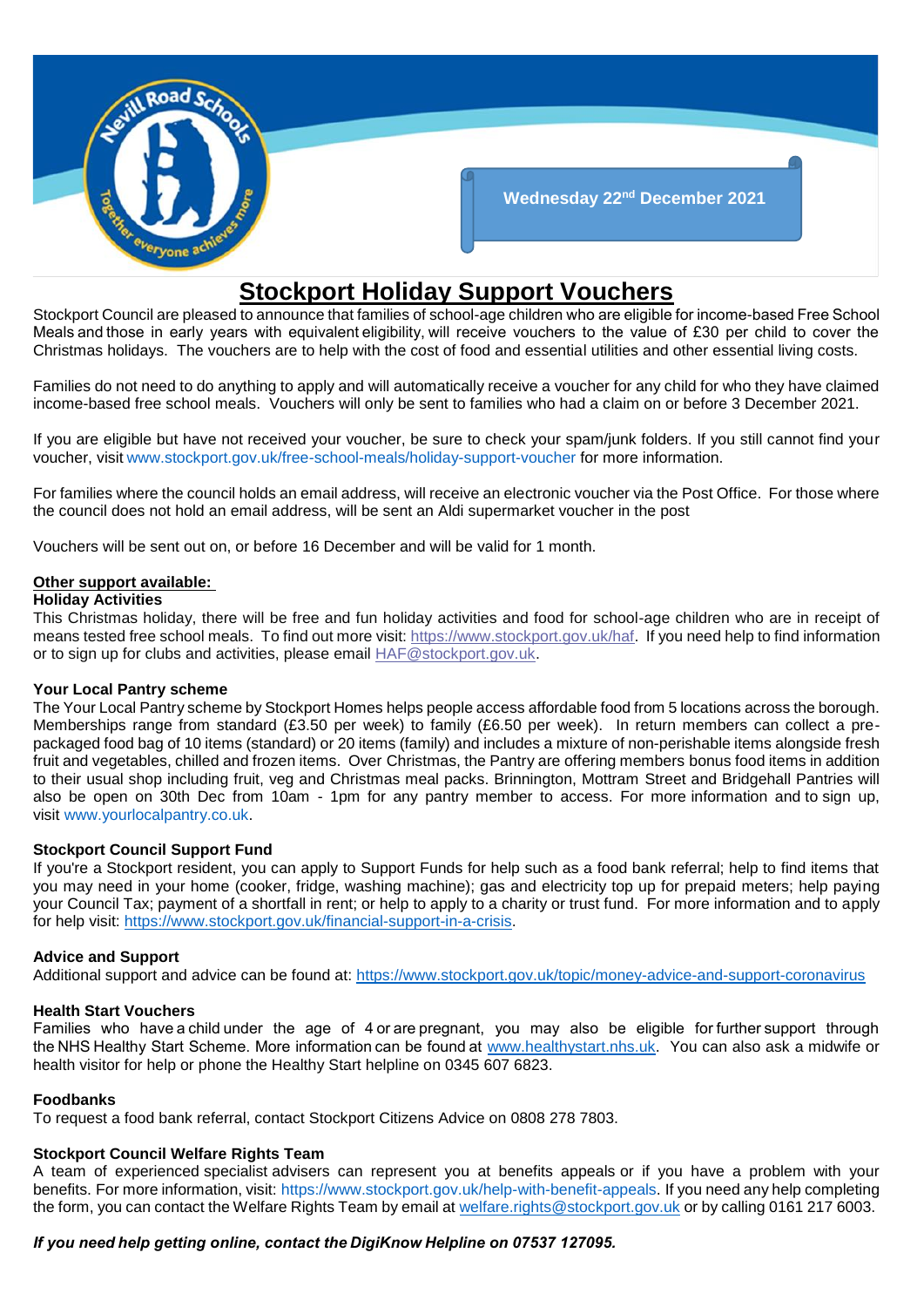

# **CHRISTMAS HOLIDAY VOUCHER SCHEME**

**If your children receive income-based Free School Meals, then you're eligible for holiday vouchers this Christmas to help with the cost of food and essential utilities and other essential living costs.**

**Each eligible child will receive a £30 voucher to help cover the cost of food, fuel and other winter essentials. Email vouchers can be redeemed at any Post Office location. Be sure to check your email for your voucher. Don't forget to check your spam, folders too!**

**If you do not have an email address registered with the council, you'll receive an Aldi voucher in the post instead.**